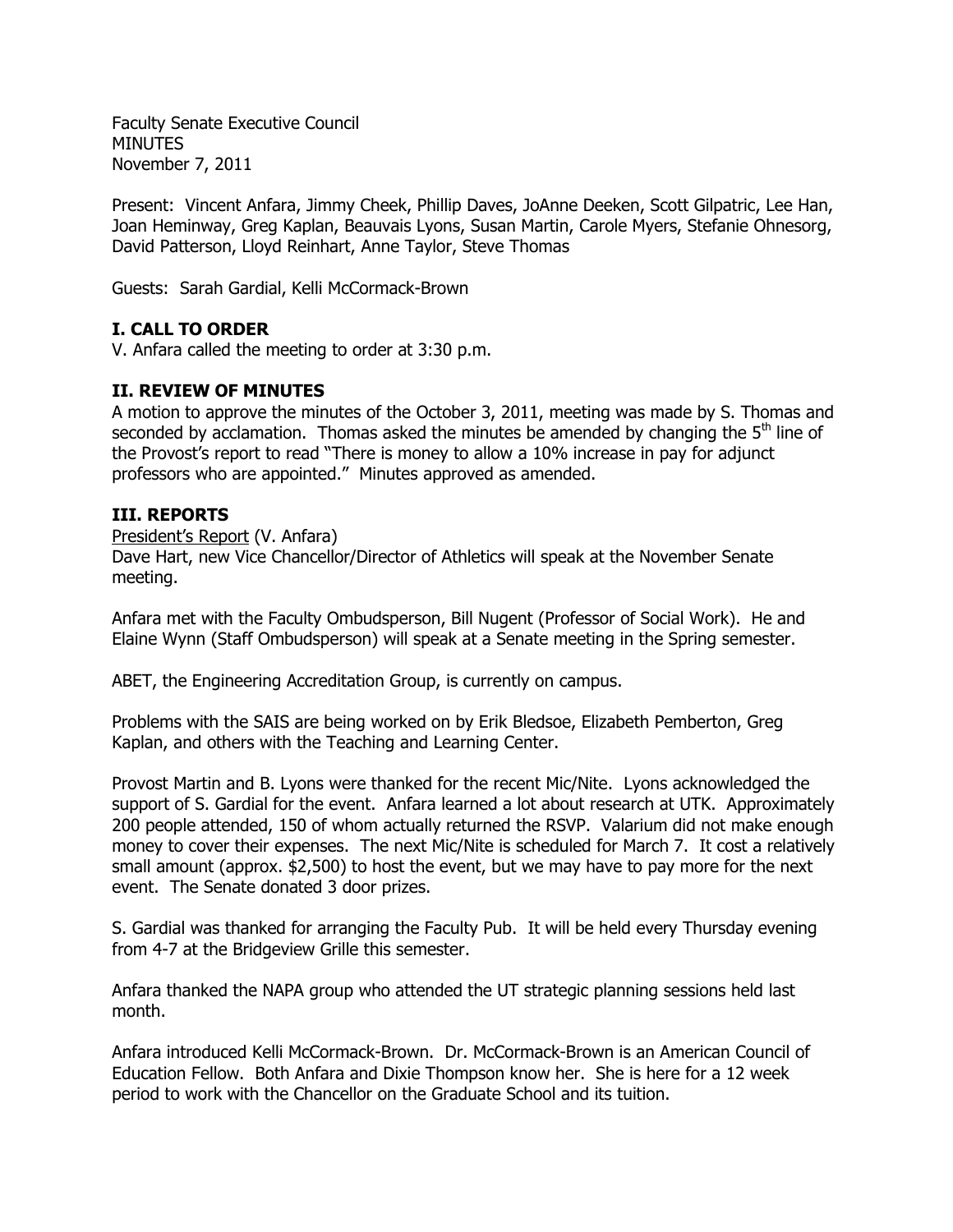C. Plaut has resigned from the Senate Executive Council. S. Gilpatric has replaced him as Chair of the Senate Budget and Planning Committee. D. Patterson was welcomed to the Executive Committee as the UTK representative to UT Faculty Senates.

### Chancellor's Report (J. Cheek)

The Chancellor had 3 topics to discuss with the Executive Council:

- 1. Fifteen of the Haslam Scholars met with the Board of Trustees over a lunch. J. Cheek was impressed both with their plans and what they had already achieved. A Haslam Scholar made a presentation to the Academic Affairs and Student Success Committee of the Board of Trustees.
- 2. *CIRE*. There are currently 19 students in the interdisciplinary program. All are very talented. Approximately 45 students were interviewed, 28 were invited into the program and 19 accepted. In the group, the average GRE score was 1400; there was one who had a perfect score. The students came because the program was interdisciplinary. They are excited to be here. The plan is to target 25 for the next class.

With Board approval, the CIRE program has been named in honor of Gov. Phil Bredesen. Gov. Bredesen plans to come back to campus once or twice a year. He is very impressed with the students.

3. Priorities for capital improvement (handout is available on the Senate website). Our most limiting factor is the amount and quality of space on the campus. Using THEC calculations, UTK is almost 1 million square feet short of what we need. We have almost \$200 million in deferred maintenance.

UTK has imposed a new academic building and maintenance and renovation fee of \$200 per student. That fund will bring us approximately \$5 million per year. That fee is relatively small. Rutgers charges \$500 per semester. The State of Tennessee will have no money for new buildings for at least 2-3 years.

The Governor is committed to explore bonding as a way to leverage money for new buildings. Bank rates are extremely low at 4-4.5%. Ohio State is selling 100 year bonds for less than 4%. We should be able to bond up to \$1.5 million. UTK should be able to contribute 25% of the debt service by increasing the building fee. That money will be used for the identified priorities. (See the handout on the Senate website for details on those priorities.) If the state sold \$1 billion in bonds, the debt service paid by the State would be \$58 million, assuming UTK covers 25%.

The handout lists the current priorities. These may change over time. There may be additions to the list. For this year, there is \$9 million available: \$5 million from students and \$4 million the campus has saved up. All the figures on the chart are in current dollars. They will inflate over time. This is a good time to borrow and build. Current construction was estimated at \$38 million, but is costing \$27 million.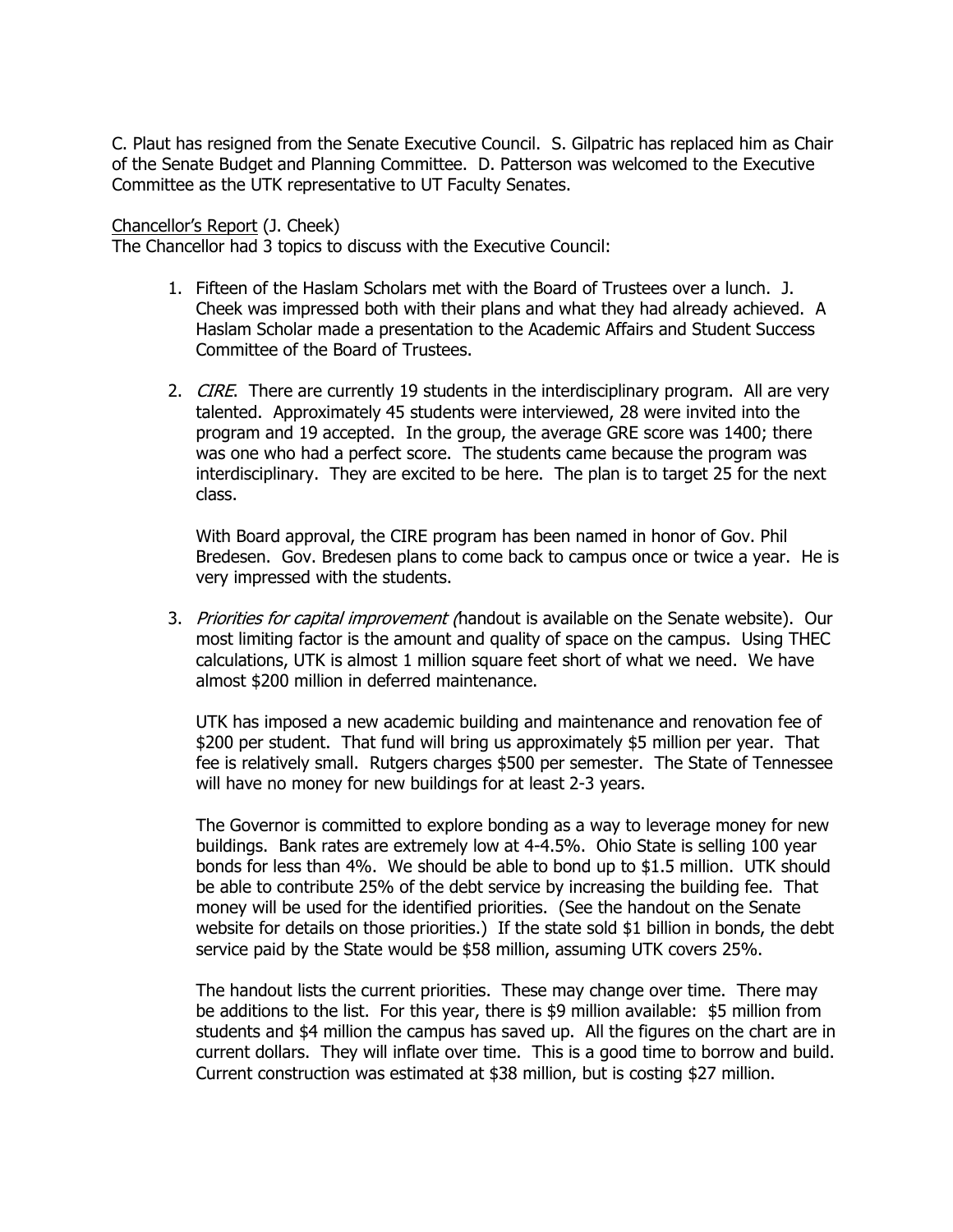ABET is currently on campus for accrediting Engineering. They looked at Ayres and Min Kao and were impressed. They thought the buildings were great. They also saw Estabrook. The Chancellor hopes to get 1-2 new buildings started this year. The coal fueled steam plant will be replaced with a gas generated one. There was no way to make biofuels an efficient option. There is no space for the large number of trucks or for storage of the biofuels. As it is, there will be problems with the large amount of gasoline needed for the new plant. It will have to come under the river. Work on the steam plant may have to be delayed since all building projects this year will be tied to the Complete College Tennessee Act. If we proceed with the project, it will have to come from existing funds. The campus is already out of compliance with the Clean Air Act. We are one of the worst polluters in the County.

Lyons suggested that one way to grow the number of graduate degrees awarded would be to consider all graduate students to be in-state students. The out-of-state tuition is an obstacle that could be removed. We are losing real money when graduate students attend another school instead of paying out of state tuition. Dr. Cheek replied that there is a mechanism to apply for a waiver. He can't automatically make everyone "in-state." We can't accept more grad students with less money.

The Administration is examining a possible out-of-state tuition hike for undergraduates. They are looking at many options with a \$60 million cut and the need to keep the campus running. The Law School is losing students who go to other schools that offer them in-state tuition. There is a state law that says in-state tuition cannot be offered to people who move to the state solely to attend college.

### Provost's Report (S. Martin)

Dr. Martin's office is working on a communication plan for SAIS. They are concerned that the SAIS return rate will remain low if they do nothing. They have talked to many people on the issue. Media Relations is putting together a plan. The process will begin in November with a presentation to SGA and the Provost's Advisory Council. Students will receive information explaining what the campus does with the data and why it is important to complete the evaluations. SAIS is not sufficient, but it is necessary. Completing the forms benefits the students. There will be information in *Tennessee Today*. Students will know we take the process seriously. Information will go out multiple times through different media and with different messages. Resident assistants will promote SAIS. There will be an event in the Library where the students can complete their evaluations. Those who do complete them will be eligible for a drawing for a couple of IPads.

Messages will go out from the Provost and the Faculty Senate President on how important completing the forms is. There will be no extra credit allowed for completing the forms. The Administration is firmly against that option.

The faculty will be asked to try to make time available in class for students to complete their evaluations. They can be done on laptops. They hope to have them available through other devices. They would like the process to be as close as possible to the paper process. Faculty members will be able to see how many evaluations are completed. They could remind their students based on that knowledge. Putting a note in the syllabus would be another idea. They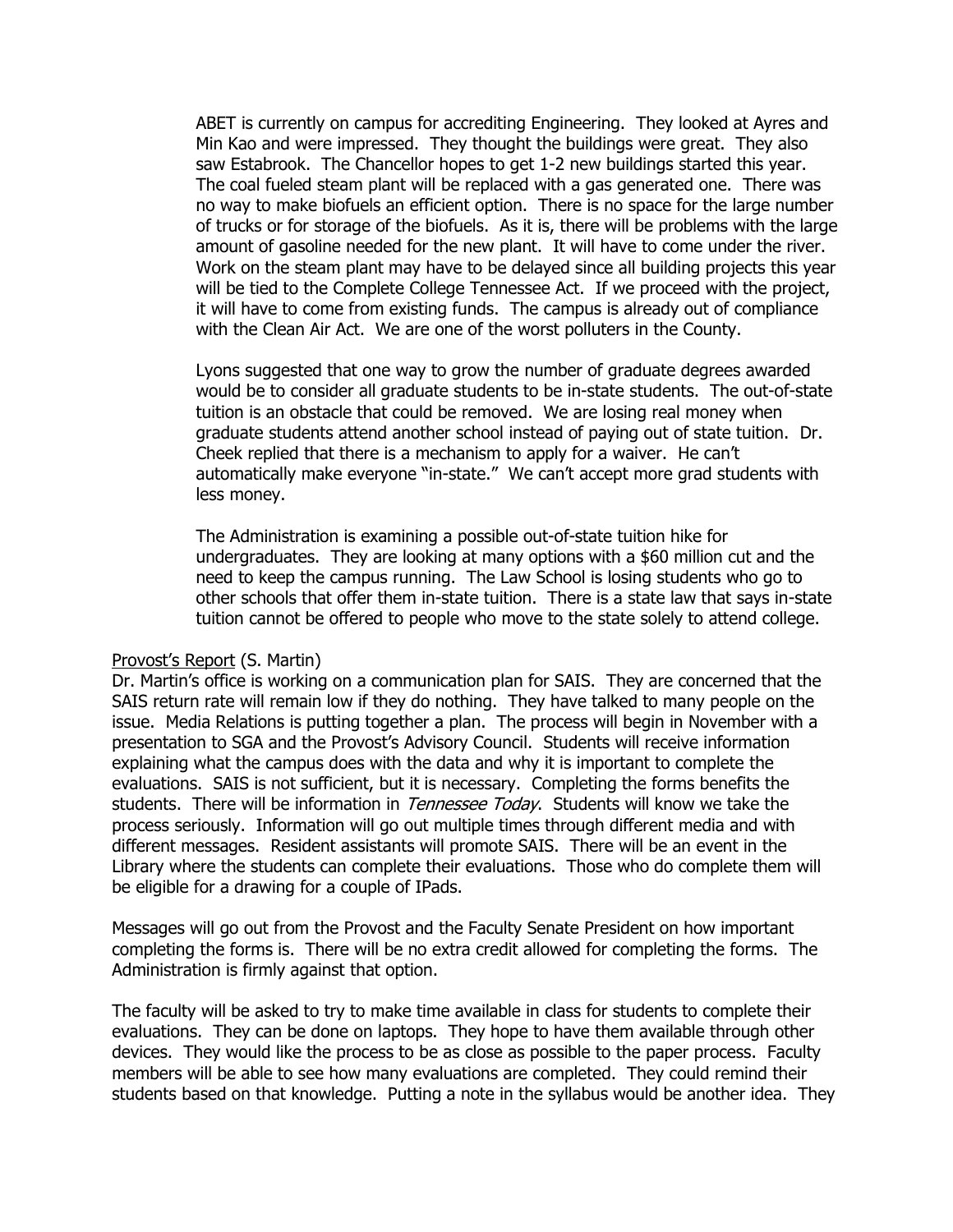are working on all kinds of communication to both faculty and students. Everyone should be informed that a better response rate leads to better validity. The SAIS system will be open for a couple of weeks, but will be shut down before grades are announced.

SAIS isn't perfect and shouldn't be the only form of evaluation of teaching. The Deans are looking into peer evaluation of teaching. They are looking for a more fully documented and balanced view of each professor. There may be a task force established to work on the issue. Please contact the Provost if you are interested and willing to work on the idea of peer evaluation.

L. Han said some faculty members have told him that the SAIS system is not recording information correctly. These faculty members have asked students how they rated him/her and the SAIS didn't have the same information. He also said the scores should be looked at in context with the grade distribution. He suggested a system similar to figure skating where the highest and the lowest ratings are discarded in rating. The Provost responded that most DDH understand grades are only one part of the picture. For example, a professor teaching an 8 a.m. biology class will never receive stellar ratings. They look for outliers and areas of concern in the responses.

J. Heminway said most DDH read the SAIS reports for specific things such as outliers, categories. They know enough to ignore comments such as "there is too much work in this class." But junior faculty may not understand which responses are important. Perhaps mentors can help with this. Junior faculty should not overreact to some negative comments and end up making their teaching worse. For P&T, she'd like to see some drilling down and perhaps see what type of class or peer evaluation could help the faculty. It is hurtful at first to be told they are not good. There are ways we can evaluate teaching better than what we currently do.

Anfara thanked the Provost for supporting SAIS and working to get what is needed.

S. Gardial asked for the Senate's support. There is no indication of support for peer evaluation and it appears to violate the *Faculty Manual.* The summer is not a good time for discussing the metrics of evaluation with most professors gone. L. Rinehart of the Teaching and Learning Council said his committee would be looking at peer evaluation data collected on campus during the Spring 2010. They won't be making strong recommendations like a change to the *Faculty* Manual, but they are taking a high level look. They got a wide variation of responses to questions. Lyons said that he wasn't on that task force, but RJ Hinde was. Hinde reported there was a lack of clarity on how the peer review team would be selected. A suggestion was that the person under review chooses one reviewer, the department head chooses another and the third member would be selected by the other two members.

The next DDH meeting will be in August. All are encouraged to send ideas to Gardial and to Anfara between now and August. Heminway got the Peer Review of Teaching document in 2010 and sent it to Lyons. She was told that Thomas had it on hold for the Faculty Affairs committee. The report of the committee is found on the Provost's web site, [http://provost.utk.edu/docs/misc/peer-review-guide.pdf.](http://provost.utk.edu/docs/misc/peer-review-guide.pdf)

Anfara said he had been contacted by a faculty member saying a department was being asked to implement the best practices outlined in the report. A number of issues were raised. The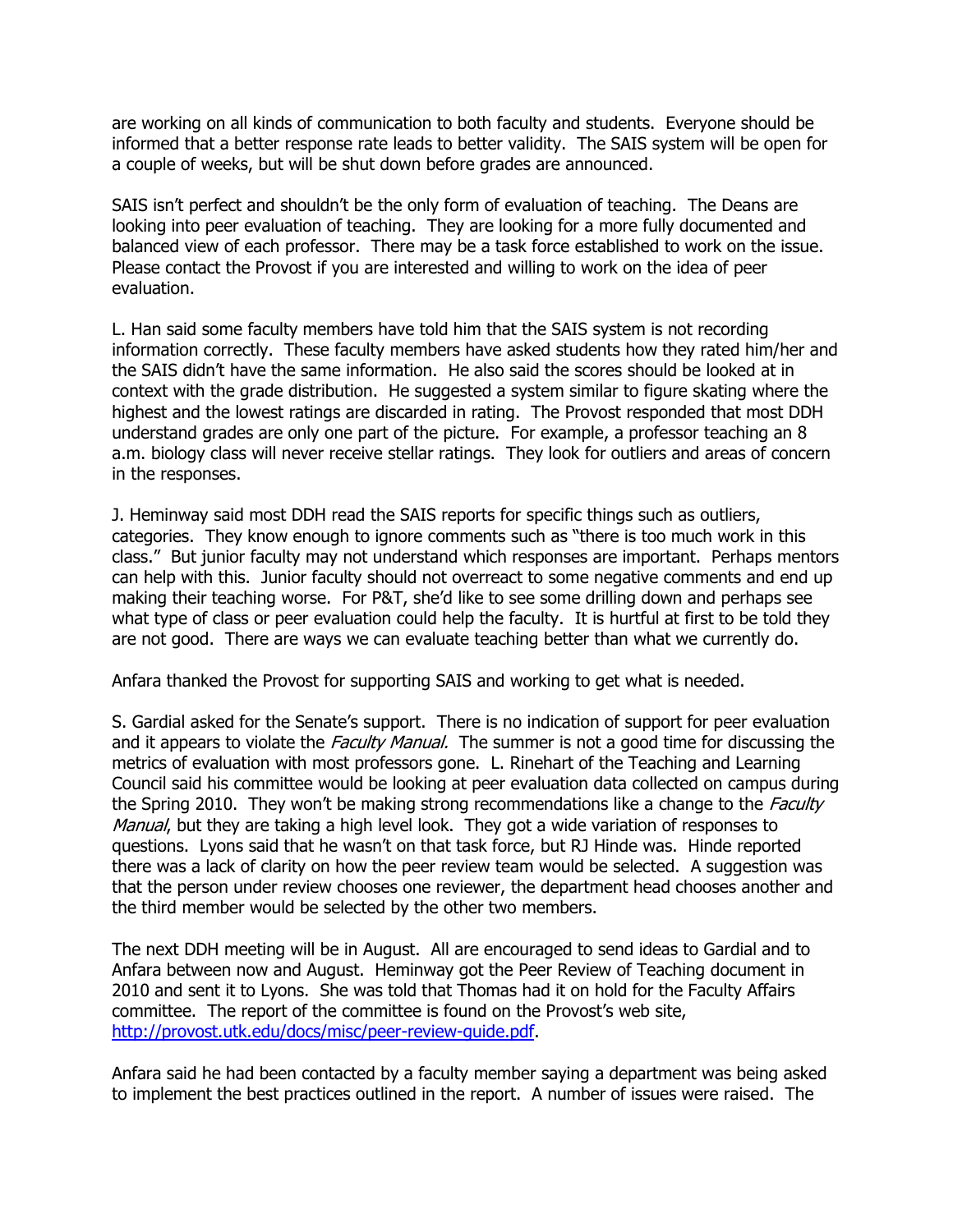Teaching and Learning Center isn't listed on the document. There is no indication of origin on the report. There are two dates on the report: May 2010 and July 25, 2010. He asked that the document be marked as a resource and not appear as a document to be implemented. Gardial said the DH can do what s/he wishes regarding implementation as long as it does not violate the Faculty Manual. Lyons said he had 3 problems with the report: 1) Appropriation of control; 2) Grading. He could not remember the third issue. Lyons said the document was very prescriptive. The Art Department is very involved in peer review of teaching. Some junior faculty need improvement, but many times the junior faculty have new ideas to give to the senior faculty. Their peer review is a good exchange of ideas and it creates a culture of discourse on teaching. The current document is like going to the dark side and killing that culture.

Heminway suggested the document be reviewed as a "Best Practices" document rather than placing in the *Manual of Faculty Evaluation*. The document could be looked at in context with the *Handbook* and then brought to the Executive Council and finally to the Senate.

P. Daves said the document should go first to the Teaching and Learning Council to vet and ensure it makes sense. From there it would go to the Senate Executive Council, to Faculty Affairs to consider for placement in the *Manual*, then back to the Executive Council, and finally to the Senate for a vote. Every faculty member is required to have peer review of teaching for promotion and tenures. There should be a process in the By-Laws.

He then moved to refer the document to the Teaching and Learning Council. Rinehart wants to vet it as it as is. Gardial said that while the document is under review, the Provost's office would add a few sentences to the posted document saying it was under review by the Faculty Senate.

Daves and Thomas attended a meeting in Murfreesboro on a system-wide *Faculty Handbook* resolution on Oct. 13-14. K. High and I. Lane were there as well as representatives for the Faculty Affairs Committees of UTK, UTC, UT Martin, and the Health Sciences Center and the Office of the General Counsel. Lane and High want to be enablers and not nay-sayers in the process of getting resolutions to the President. Lane was surprised to learn why everything has to go to the Office of the General Counsel and not directly to the President. The State of Tennessee has granted directly to the Board of Trustees the responsibility to modify employment terms of all University employees. UTK does NOT have the right to modify contracts with their employees. Anything that we propose that could modify our contracts MUST be approved by the Board. The Office of the General Counsel is very conservative. They are looking at what is good for UT and the State. They are sensitive to the fact they are often perceived as "just saying no." Currently, there is no well-defined way for campuses to propose changes to the Board which would affect the System as a whole. The Board, for instance, doesn't allow as much freedom of speech as other UT universities as they do for UTK. Lane wants to find a way to change this process with UTK. She would like to see if there is a way that proposals passed by UTK can be shared with the System as they are approved. Currently, we don't have the autonomy that Lane expected.

Thomas went to the meeting expecting everything to be the same at every campus. The distinction is in the legal office. If the Board says the *Handbook* or the *Manual* must have policy or situation x must be handled a certain way, that situation or policy goes into effect.